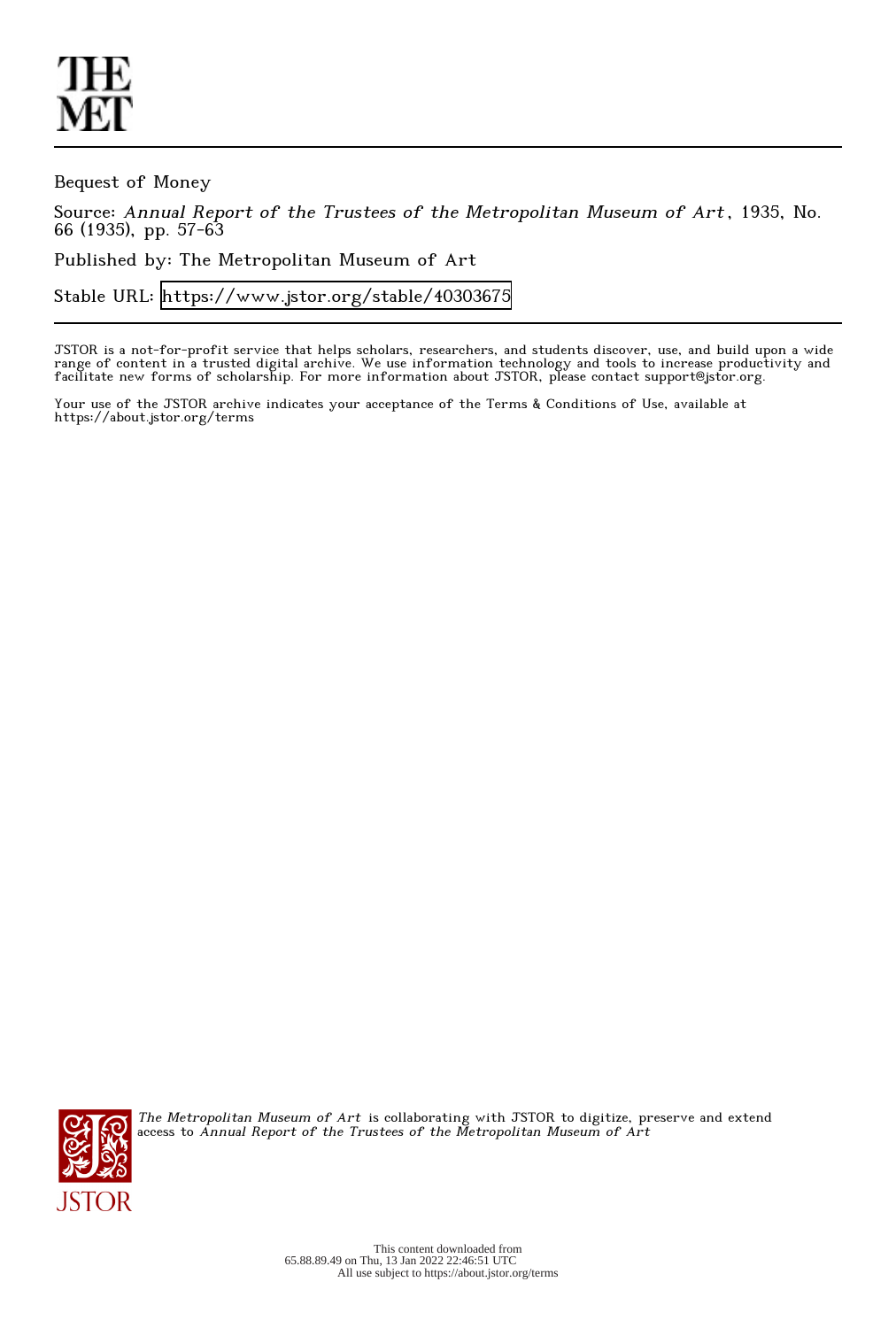### BEQUEST OF MONEY

## FREDERICK W. BROOKS

# BEQUESTS OF OBJECTS OF ART

(Other than Prints)

 Charles Noé Daly LUCY WORK HEWITT

 Mrs. James W. Pryor MARY STRONG SHATTUCK LUDWIG VOGELSTEIN

DONORS OF MONEY

 Anonymous GEORGE BLUMENTHAL Miss Agnes Miles Carpenter HARRIS D. COLT Davison Fund, Inc.

 Mrs. Harry Harkness Flagler Edward S. Harkness JUILLIARD MUSICAL FOUNDATION HAROLD I. PRATT Miss Gisela M. A. Richter John A. Roebling

#### DONORS

(Except of Books and Prints)

**ANONYMOUS**  Spencer Bickerton Miss Susan D. Bliss Florence Blumenthal GEORGE BLUMENTHAL Louis J. Boury Hugh J. Chisholm Miss Henrietta M. Crawford Mrs. Robert W. de Forest H. A. Elsberg Mrs. Bernice Fernow The late Dr. Thomas Hammond Fourns G. Lauder Greenway Mrs. Daniel Guggenheim (in memory of her husband) Mrs. George Goodwin Hall Edward S. Harkness Mrs. Edward S. Harkness Mrs. J. Amory Haskell I. Peace Hazard C. B. Hazzard The late Sarah Cooper Hewitt PHILIP HOFER

 Mrs. L. Dean Holden The Misses Mary Thurston and Sarah Lawrence Horn George D. Hornblower Henry W. Kent CARL OTTO VON KIENBUSCH KOKUSAI BUNKA ShINKOKAI Mrs. CAROLYN LLOYD Mr. AND Mrs. LUKE VINCENT Lockwoon Mrs. Albert M. Lythgoe R. Y. MOTTAHEDEH Mrs. JAMES MURPHY Mr. and Mrs. Francis Neilson Miss Gisela M. A. Richter JOHN D. ROCKEFELLER, JR. Norman Rockwell Mrs. E. H. Simmons Miss Ada Estelle Slater Louis G. SMITH SOCIETY OF MEDALISTS Mr. and Mrs. Andrew Varick **STOUT** HARRY W. WATROUS Gabriel Wells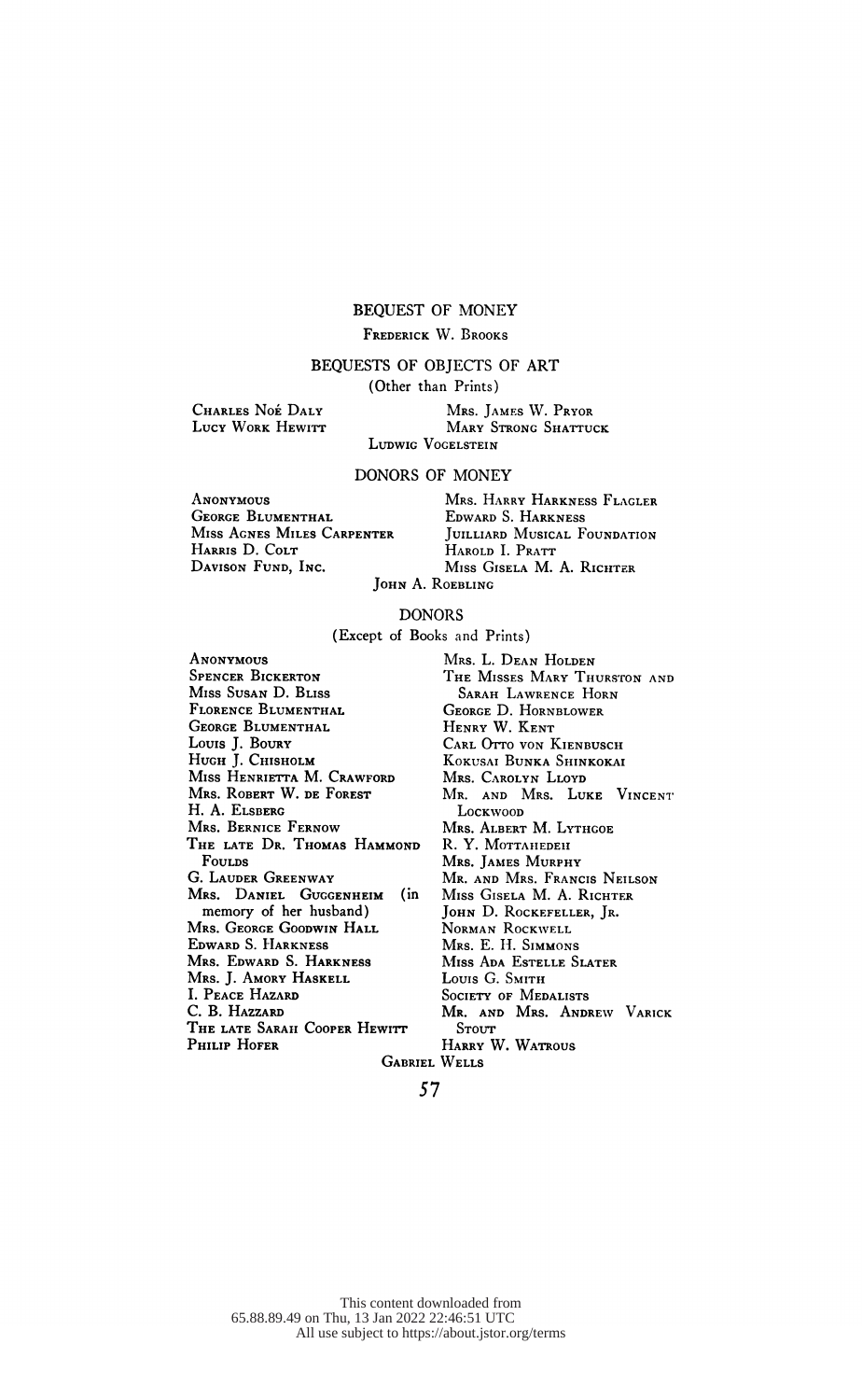## THE METROPOLITAN MUSEUM OF ART

#### DONORS OF PRINTS

**ANONYMOUS** PAUL ARNOLD E. M. Benson Spencer Bickerton Henry Block Miss Marion P. Bolles F. BOURTAILY JEAN CHARLOT Miss L. Chauncey Miss Genevieve Chilver The Colophon Miss Lois L. Comings **ATHERTON CURTIS**  Miss Flora N. Davidson Joseph Paul Di Gemma Miss Clara T. Evans Gerard Fountain Miss S. Margery Fry Robert McM. Gillespie Henry J. Glintenkamp Hannington and Rutherford, L<sub>TD</sub>. Mrs. DOROTHY STURGIS HARDING Lathrop C. Harper

NICHOLAS HÁZ **JOHN HODKINSON**  Sidney Hollaender S. P. Jones Henry A. LaFarge Mrs. Bella C. Landauer LEICESTER COLLEGE OF ARTS & CRAFTS Allen Lewis Henry Marguery Mrs. Joanne Bauer Mayer Ernst Neumann Harry Shaw Newman Mrs. Francis L. Noble Alfonso Ossorio Dr. Herman T. Radin Arthur Leonard Ross CARL SCHNIEWIND MARY STRONG SHATTUCK (Bequest) WALTER H. SMITH S. WENROTH Miss Lilla C. WHEELER C. E. H. Whitlock Wayne Woodmansee Yamanaka & Co.

### DONORS TO THE LIBRARY

 Alex. Abadie Miss Etheldred Abbot Adler Planetarium and Astro nomical Museum Erardo Aeschlimann All-Union Lenin Public Library, Moscow American Art Association-Ander son Galleries AMERICAN ARTISTS GROUP AMERICAN ASSOCIATION FOR ADULT **EDUCATION**  American Can Company AMERICAN INSTITUTE OF GRAPHIC **ARTS**  American Numismatic Society American Scenic and Historic PRESERVATION SOCIETY American Society of the French Legion of Honor

 Robert Warren Anthony ARCHAEOLOGICAL SURVEY OF INDIA Art Gallery of Toronto Art Institute of Chicago Messrs. F. B. Auffarth Z. Avalov RICHARD F. BACH Haynsworth Baldrey Hugo Ballin Mrs. William Bamberger Barbizon House, London Isabella Barclay, Inc. H. H. BARTLETT G. Montagu Benton D. D. Berolzheimer Spencer Bickerton **GEORGE BIDDLE**  Etienne Bignou Olaf Bjorkman F. Gilbert Blakeslee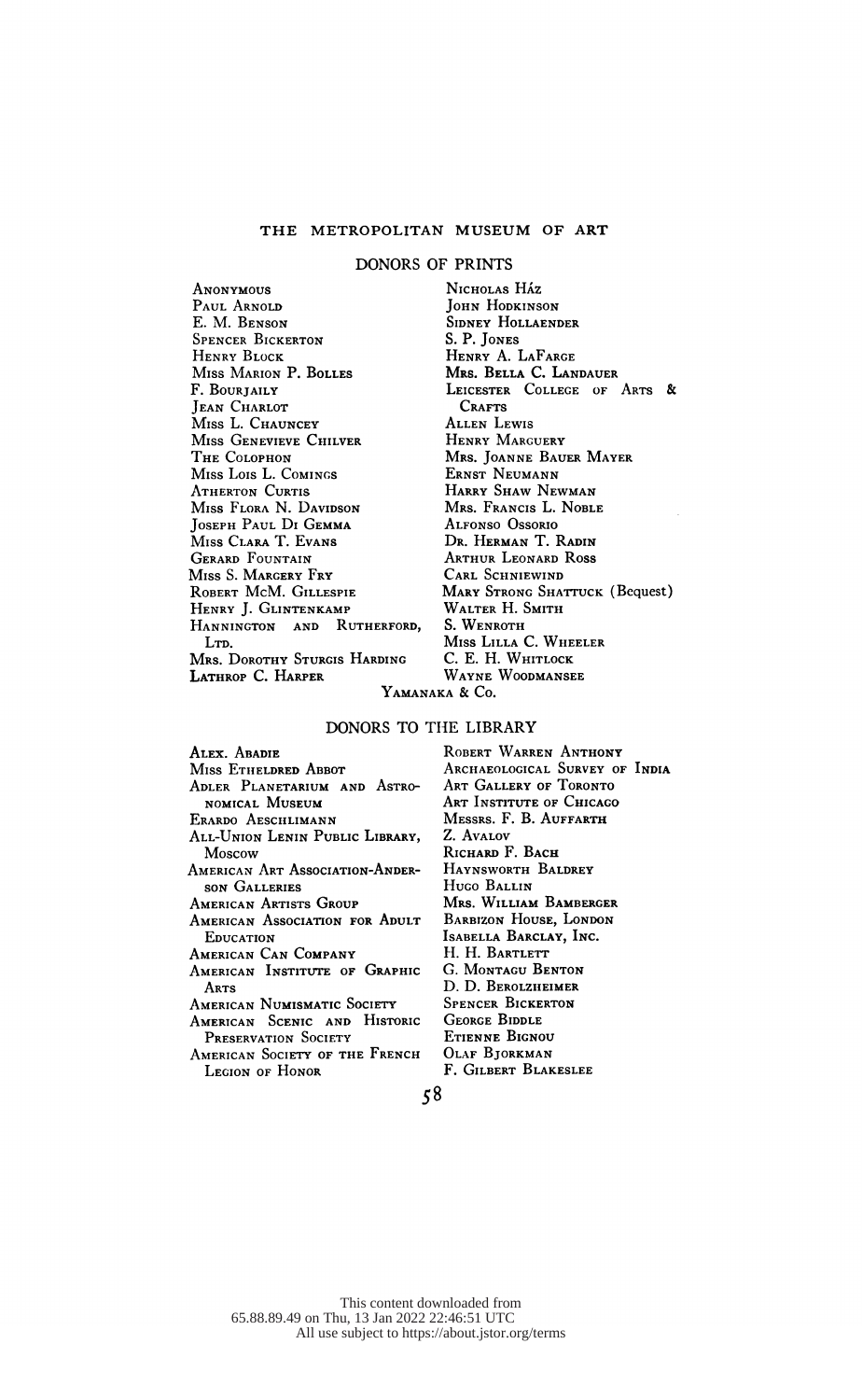Bluett & Sons Sidney Blumenthal & Co. RALPH P. BOISSET Miss Marion P. Bolles James Henry Breasted Family of Joseph Breck Brooklyn Museum BUFFALO HISTORICAL SOCIETY Burlington Fine Arts Club Com mittee Miss Frances Burr Mrs. W. T. Bush California Pacific International **Exhibition**  Carnegie Corporation of New York CARNEGIE INSTITUTE, PITTSBURGH Louis Carré Gaetano Cecere Celanese Corporation of Amer ica Mrs. A. H. Chamberlain DANE CHANASE Chase National Bank of the City of New York The Chemical Foundation Chemical Industries CHICAGO HISTORICAL SOCIETY Chosen Koseki Kenkyu Kwai A. F. B. Clark Cleveland Print Makers William Clifford Clifford & Lawton, Inc. Miss ETTA CONE Thos. Cook & Son A. H. Corble ROYAL CORTISSOZ Mrs. Margaret French Cresson Miss Dock Curtis Cyprus Government Miss Margaret Daniels John G. Davie Jean Decoen WALDEMAR DEONNA Die Deutsche Orient-Gesell sciiaft James Hardy Dillard Pierre S. du Pont Electro Metallurgical Company

 Miss Paula Eliasoph Mrs. Henry Ware Eliot Miss Edith Emerson HELMUT VON ERFFA ESSEX ARCHAEOLOGICAL SOCIETY Mrs. Roberta M. Fansler PASQUALE FARINA Farnsworth Museum, Wellesley College JOHN C. FERGUSON Louis David Ferstadt Charles ffoulkes HENRY FIELD Mrs. Morris Flexner Forest Lawn Memorial-Park French & Company Children of Emil Frenkel Galerie Bernheim-Jeune & Cie. A. E. Gallatin Mrs. Elizabeth Randolph Gard ner General Society of Mechanics and Tradesmen of the City of New York GILHOFER & RANSCHBURG GLASGOW ARCHAEOLOGICAL SOCIETY LLOYD GOODRICH Grand Central School of Art Mrs. JOHN GREENOUGH Miss Frances Grimes Karel H. de Haas Hallwyl Museum, Stockholm Fritz E. Hammargren HARPER & BROTHERS Bertram Hartman Sadakichi Hartmann Miss Georgiana H. Havens Miss Caroline Hazard Walter Heil Harold Gould Henderson William E. Henning D. W. Hering Henry Hering Mrs. Harry P. Hewes WALTER L. HILDBURGH Carlo Hoepli HOOGER INSTITUUT VOOR KUNSTGEschiedenis en Oudheidkunde Miss EDITH HOWLAND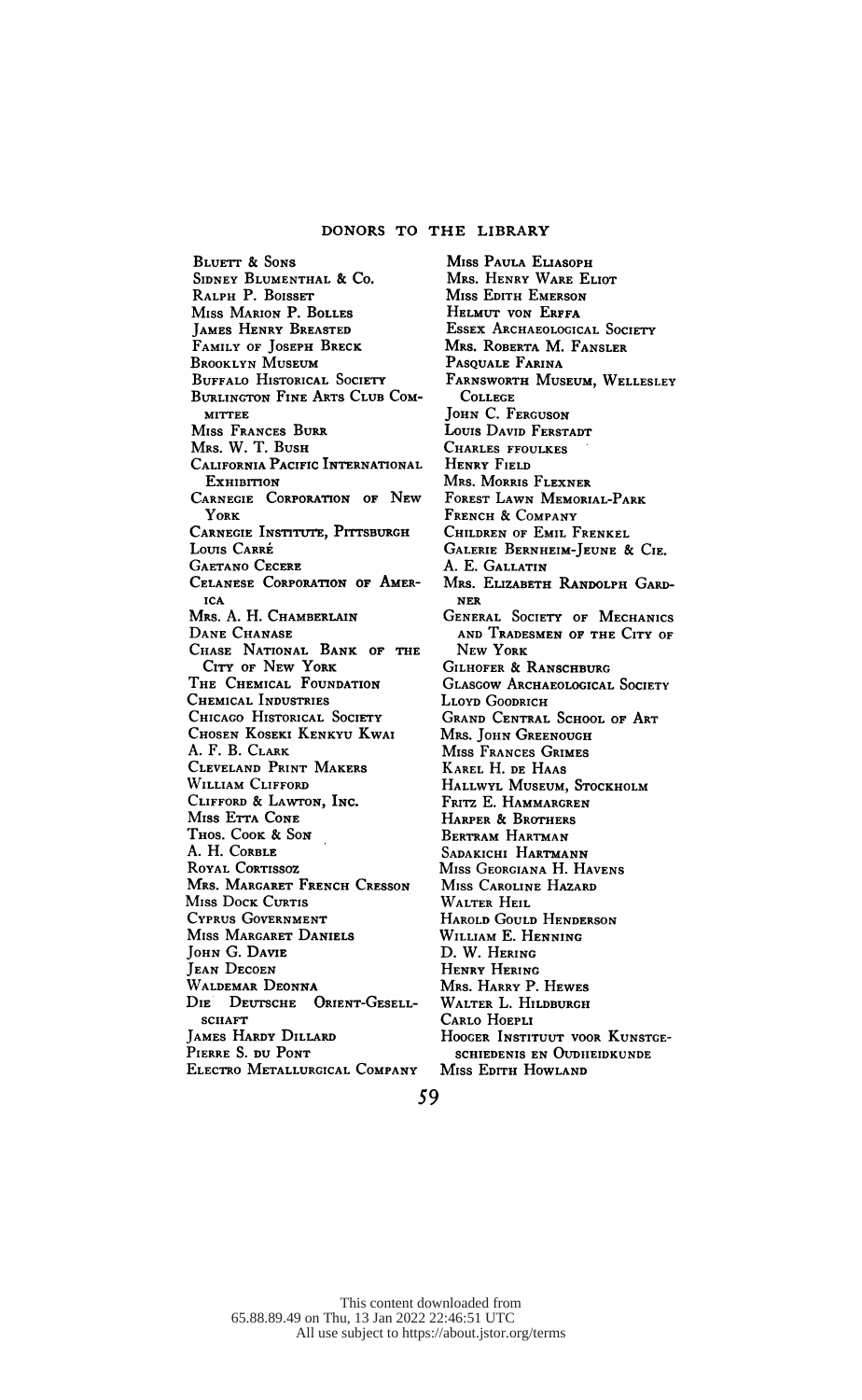Hungarian Libraries Board, Buda pest Clinton N. Hunt Imperial Household Museum, Nara Imprimerie Daupeley-Gouverneur L'Institut International de Co operation Intellectuelle INSTITUTO CULTURAL ARGENTINO **NORTEAMERICANO**  International Printing Ink Cor poration Japanese Government Railways Japanese Red Cross Society Count Ayske Kabayama Henry W. Kent PERCIVAL R. KIRBY M. Knoedler & Company KOKUSAI BUNKA ShINKOKAI Etienne S. Komornicki A. Kumon Karl Küp Mrs. Anna Coleman Ladd Lakeside Press Galleries Miss Katharine Lamb Karl Lehmann-Hartleben Mrs. Henry S. Lehr L'Abbé Victor Leroquais Miss Florence N. Levy Sam A. Lewisohn Libraría Ulrico Hoepli J. Mortimer Lichtenauer J. B. Lippincott Company Little, Brown, and Company Mrs. Luke Vincent Lockwood Mrs. JOHN G. LOWE Federico Lunardi Mrs. Albert M. Lythgoe JOHN E. McCALL Miss Katherine McEwen Michael James McHugh T. O. MABBOTT Madras Government Museum MAGGS BROS. Howard Mansfield Miss Mary Marquand J. J. Marquet de Vasselot MATTATUCK HISTORICAL SOCIETY Mrs. Samuel V. Merrick

 Morris Mestel MILCH GALLERILS Dayton C. Miller Mills College Library MINISTÈRE DE L'INSTRUCTION PUB lique, Brussels Ettore Modigliani Henrik Moller MUNICIPAL INFORMATION OFFICE, **BUDAPEST** THE MUNICIPAL MUSEUMS, HULL  $(Enc.)$ MUSÉE CONDÉ, CHANTILLY Musée de Sculptures de Troyes Museo Cívico, Bologna Museo Naval de Madrid Museo Rosa Galisteo de Rodrí guez, Santa Fe MUSEUM OF FRENCH ART NATIONAL ART-COLLECTIONS FUND. London NATIONAL ASSOCIATION OF WOMEN Painters and Sculptors National Sculpture Society National Theatre Conference Needle and Bobbin Club Walter von Nessen J. B. Neumann New Jersey Department of Agri culture New York City Board of Water Supply Newark Museum NORTH COUNTRY GARDEN CLUB Ikuro Okumura BARON MAX OPPENHEIM Francklyn Wynne Paris PATRONATO NACIONAL DEL TURIS mo, Madrid Klaus Perls PHAIDON-VERLAG Mrs. M. Bernard Philipp The Pilgrim Trust Arthur Hungerford Pollen POMMERSCHES LaNDESMUSEUM, STETTIN (GER.) Mrs. A. Kingsley Porter Nathaniel Pousette-Dart ARTHUR PROBSTHAIN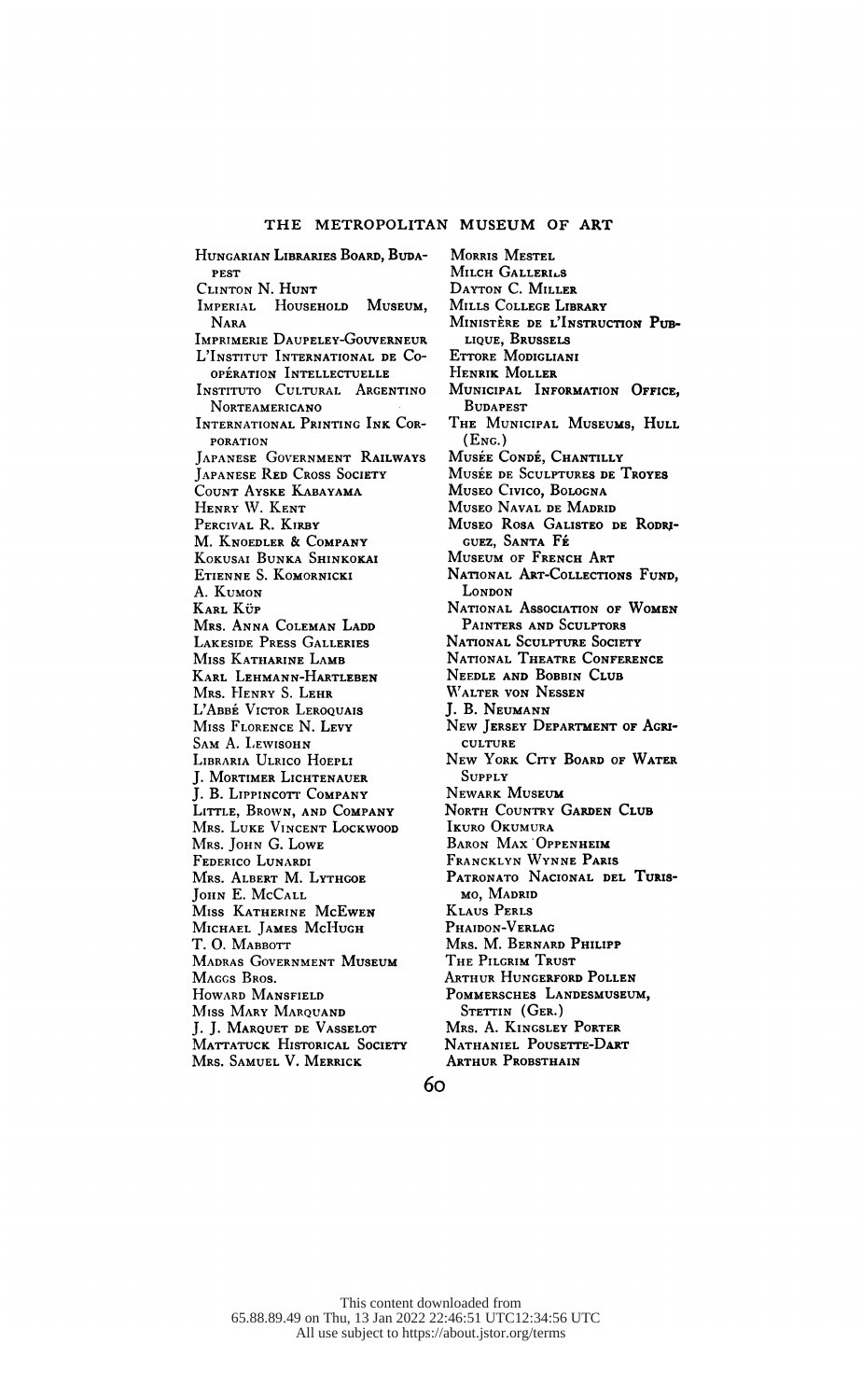Mrs. Charles F. Proctor

 Public Library, Museums and FINE ART GALLERIES, BRIGHTON  $(F_{NC.})$  Public Library, Museums, and NATIONAL GALLERY OF VICTORIA, Melbourne (Australia) PUBLIC WORKS OF ART PROJECT BERNARD QUARITCH, LTD. Miss Bertha E. de Rapalje R. Gallería d'Arte Antica e Gabinetto Nazionale della Stampe, Rome Regia Pinacoteca di Brera, Milan Miss Anita Reinhard Preston Remington William Goodwin Renwick RESEARCH GRANT BOARD OF THE Union of South Africa Fleming H. Revell Company Revillon Fréres Reynal and Hitchcock Charles R. Richards Jewett E. Ricker Miss F. U. Ridout RUDOLF M. RIEFSTAHL Mrs. Edward Robinson JOHN D. ROCKEFELLER, JR. Gilbert Rohde FATHER SÉBASTIAN RONZEVALLE Frank J. Roos, Jr. James J. Rorimer The Rosenbach Company Royal Consulate of Egypt Frederick W. Ruckstull Russell-Cotes Art Gallery & Museum, Bournemouth (Eng.) Frank T. Sabin SANDWICH HISTORICAL SOCIETY HERMAN T. SCHLADERMUNDT Mme Adolphe Schloss Albert Schramm Scott, Foresman and Company Charles Scribner's Sons SECRETARÍA DE EDUCACIÓN PÚBLICA Federal, Mexico SECRETARÍA DE RELACIÓNES Exteriores, Mexico

André J. Seligmann

 Miss Katherine N. Serrell Haakon Shetelig Miss O. Siloti Smith College Museum of Art SOCIETY FOR RESEARCH IN CHINESE ARCHITECTURE STAATSBIBLIOTHEK, BERLIN Steuben Glass, Inc. Mrs. Cornelius J. Sullivan Miss Allie Tennant Miss C. F. Thomas Roy Grosvenor Thomas Thonet Bros. Tien Hsia Monthly The Toyo Bunko University Library, Cambridge  $(Enc.)$  University of Arizona University of Cincinnati University of London Library Stuyvesant Van Veen Vassar College Library Elia Volpi Mrs. ROBERT W. VONNOH Dr. Line Wallerstein John Dee Wareham Albert E. Warsley Miss Anne Wassall J. Weckesser et ses fils Harry B. Wehle Adolph Alexander Weinman Warren Wheelock Whitney Museum of American Art Joseph Widener Robert Wilberforce C. MARTIN WILBUR WlLDENSTEIN & Co., INC. Miss Bertha H. Wiles Hermann W. Williams, Jr. J. Scott Williams HERBERT E. WINLOCK Mr. and Mrs. Samuel L. Wolff John M. Woolsey Worcester Art Museum Miss ALICE M. WRIGHT Yale University Gallery of Fine Arts

 Yale University Press Sadajiro Yamanaka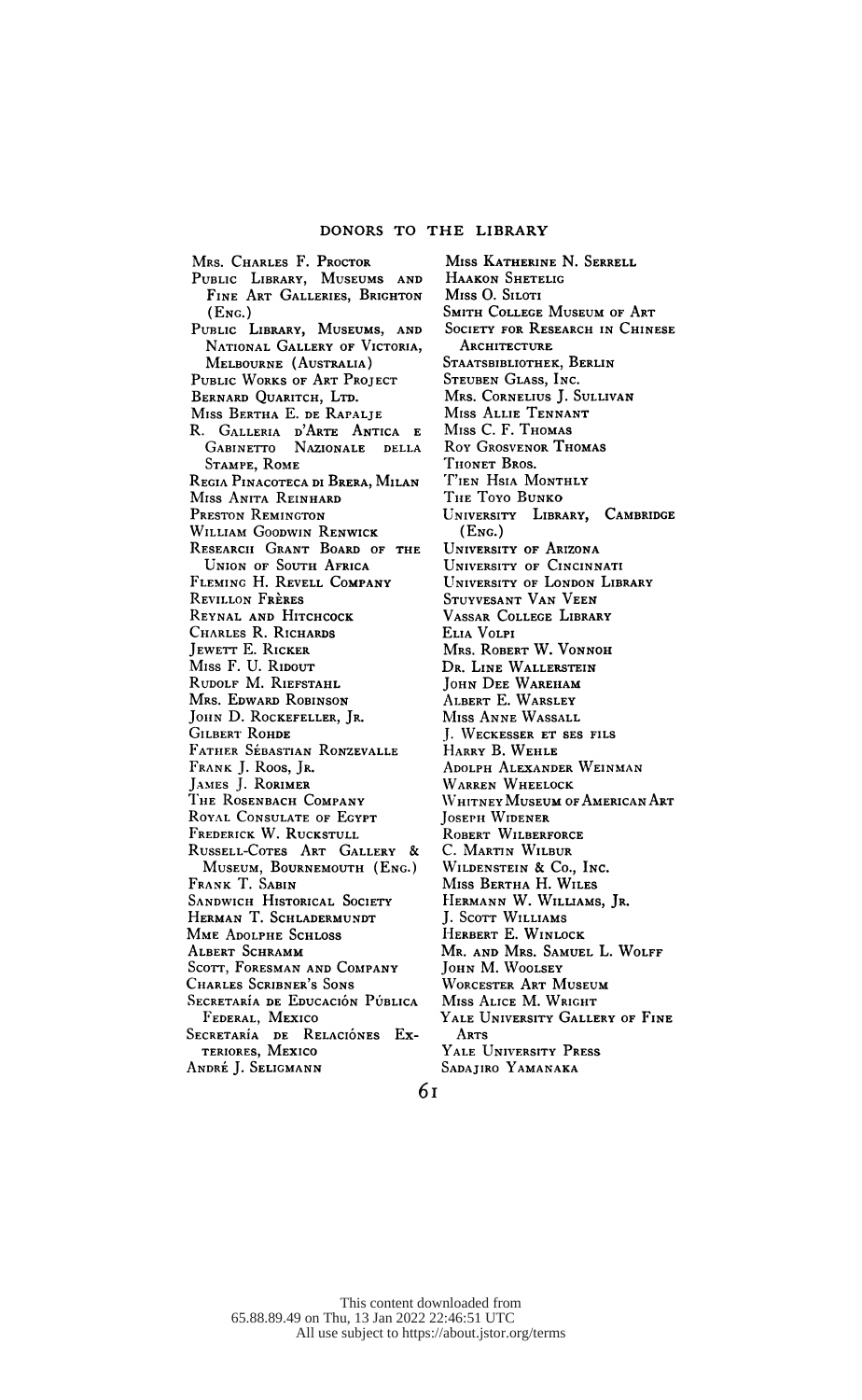LENDERS OF OBJECTS OF ART

(Except of Prints)

Miss Lucy T. ALDRICH **ANONYMOUS**  The Art Institute of Chicago Jules S. Bache Mme Jacques Balsan Mrs. Harry Horton Benkard Edward J. Berwind Miss Elsie Binns Miss Susan D. Bliss Albert Blum GEORGE BLUMENTHAL Brooklyn Museum Estate of Bryson Burroughs Mrs. Bryson Burroughs California Palace of the Legion of Honor Dr. C. N. B. Camac Mrs. Melbert B. Cary, Jr. Count Allard du Chollet MISS MARGARET I. CHURCHILL Arthur W. Clement The Corcoran Gallery of Art LA COMÉDIE FRANÇAISE Cooper Union Anderson Dana Mrs. Richard H. Dana Mrs. Henry P. Davison Denver Art Museum Col. George McClellan Derby Henri Etienne Destrum Mrs. JOHN A. DIX MME LA PRINCESSE DE FAUCIGNY-**LUCIGNE**  Francis P. Garvan Mr. and Mrs. L. Ashley Grace Mrs. F. Gray Griswold R. T. H. Halsey Estate of Mrs. J. Horace Hard ing Edward S. Harkness Mrs. J. Amory Haskell Horace Havemeyer Miss Marion Hendrie Mr. and Mrs. Charles V. Hickox PHILIP HOFER

MARQUIS MORITATSU HOSOKAWA

 Mrs. Julian Humphreys Mrs. MARJORIE P. HUTTON Stanley B. Ineson Mr. and Mrs. William M. Ivins, Jr. Miss Margaret Taylor John stone Henry W. Kent Baron Zenyemon Konike Miss Margaret I. Lancaster Miss Josephine Lansing Mrs. Francis Larkin Louis V. Ledoux Mrs. Philip Lehman Mrs. Thomas Wilson Lloyd Mrs. Luke Vincent Lockwood HENRY P. MCILHENNY Clarence H. Mackay Estate of V. Everit Macy John Magnin Howard Mansfield JOHN P. MARQUAND Mrs. Florence Mathews Marquis Toshinari Mayeda Andrew W. Mellon Mrs. Richard B. Mellon David H. Miller Baron Takakimi Mitsui Mrs. William H. Moore Miss CAROLINE L. MORGAN J. P. Morgan Mrs. Junius S. Morgan Alexander G. Moslé Musée Cognacq-Jay Musée de Versailles Musée du Louvre Museum of Fine Arts, Boston Kaichiro Nedzu William Rockhill Nelson Gal lery of Art Newark Museum Association Mrs. GEORGE NICHOLS Mrs. Henry Parish Phillips Memorial Gallery Mrs. George D. Pratt Mrs. Laurance D. Redway